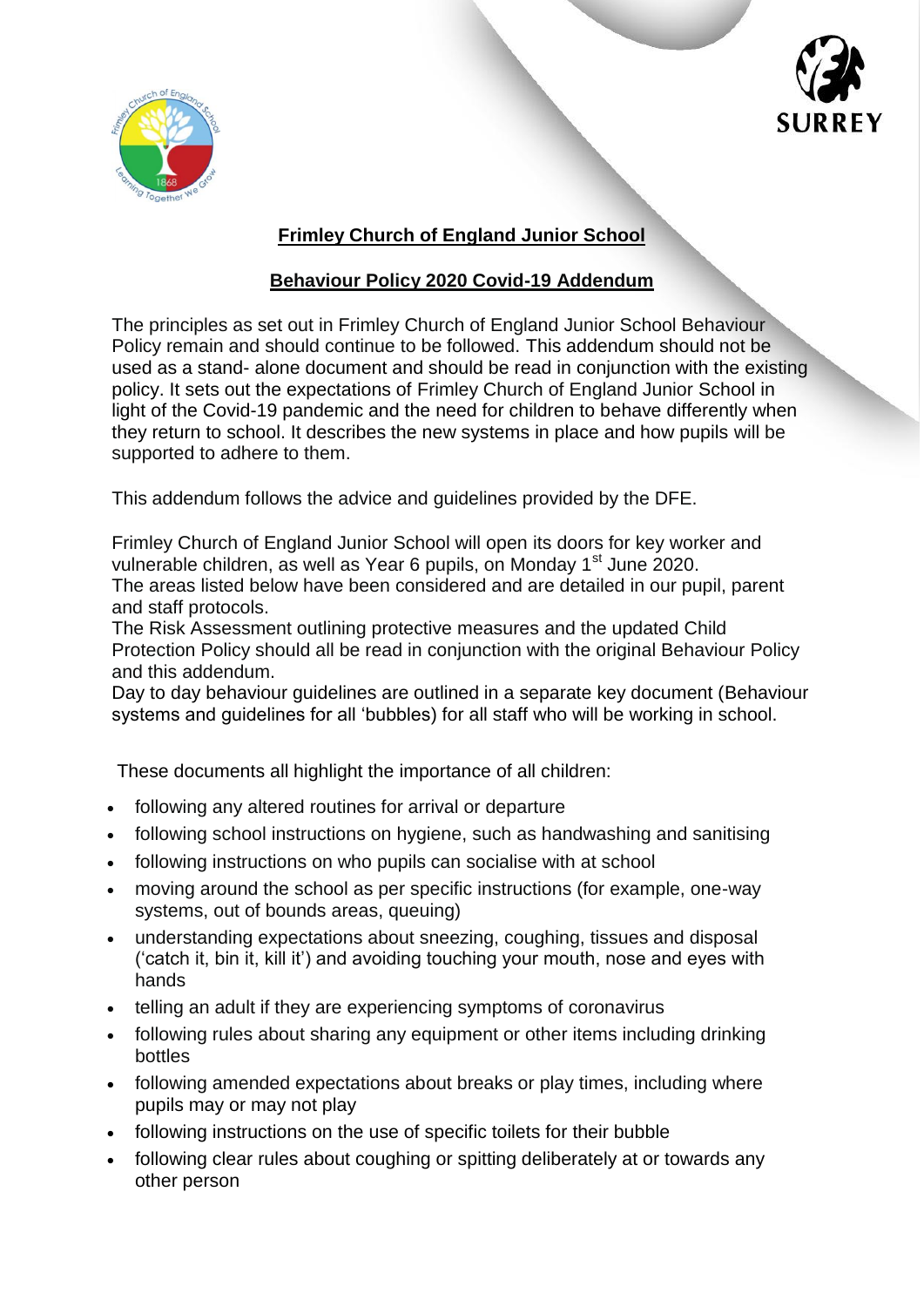- following clear rules for pupils at home about conduct in relation to remote education
- being part of reward and sanction systems where appropriate

The school's coloured steps system has been adjusted accordingly. Please see below:

| Special postcard to be sent home via the child – please email the       |
|-------------------------------------------------------------------------|
| Senior Leader on duty who will then put the name in the gold book       |
| Child receives a sticker from their bubble leader - stickers to be      |
| provided – cut the sticker out and place on the table for the child to  |
| pick up then they can stick it on themselves.                           |
| All children start on green each day and their aim is to stay there (or |
| above).                                                                 |
| After at least one warning, child will have Time out from their next    |
| social time (to be managed similar to when children miss some           |
| golden time)                                                            |
| Senior Leader to talk to child in a socially distanced manner and a     |
| member of staff will contact parent                                     |
|                                                                         |

### **All pupils will be supported in the following ways:**

- Throughout the school there will be signs/posters/visual prompts to remind pupils and staff of the new safety measures in place that should be followed.
- All adults will explain new routines sensitively and help pupils to feel safe and reassured by the rules in place.
- The new routines and expectations will be explained and repeated by the pupils' teacher every day and throughout the day. This will reassure all pupils and particularly the most anxious.
- All adults will explain hygiene rules sensitively every day and provide reminders throughout the day.
- Whilst new expectations are established, we will focus on routines, safety and well-being rather than academic challenge.
- An age appropriate strategy for pupils to share their concerns will be available in every group so that pupils' concerns can be heard and responded to every day.
- School staff will pay particular regard to families and pupils who are classified as clinically vulnerable so that appropriate additional support is put in place to reduce anxiety as appropriate to the circumstance.
- All our usual systems for affirming our pupils' good behaviours will continue, with a particular focus on 'Staying Alert' and 'Being Kind' behaviours
- For pupils who are not managing for any reason to follow our school expectations we will follow the process outlined in the original Behaviour Policy; this relies heavily on close liaison between school staff and parents and a joined up thinking approach.
- If, despite all appropriate support and guidance, a pupil repeatedly breaks our current safety rules, the headteacher may, as a last resort, consider alternative arrangements or exclude a pupil either for a fixed period or permanently.